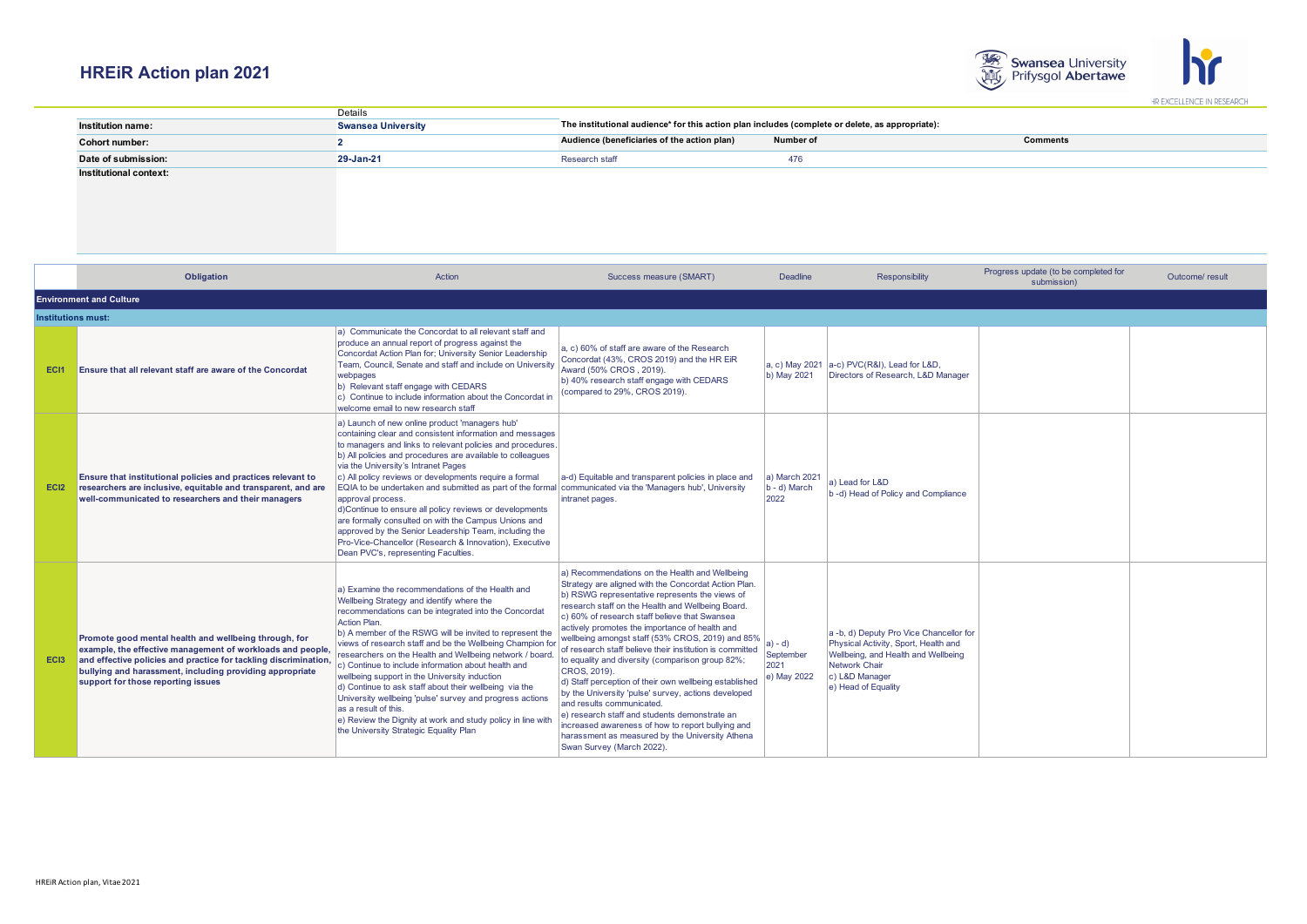



| EC <sub>I4</sub>                     | Ensure that managers of researchers are effectively trained in<br>relation to equality, diversity and inclusivity, wellbeing and<br>mental health.                                                                                       | a) All research managers can access Unconscious Bias<br>and EDI training and accurate training MI informs progress<br>against this outcome<br>b) Continue to invest and provide access to 'Togetherall' training.<br>as a service to help provide specific support around<br>existing issues and offer positive advice on how to help<br>prevent the onset of health and wellbeing problems.<br>c) Communicate health and wellbeing support to<br>managers and all staff through the University webpages,<br>Yammer and in messages through University SLT.<br>d) Line Manager training is reviewed and heath and<br>wellbeing included.                                                                                                                           | a) 100% completion of Unconscious Bias and EDI<br>b) Togetherall service in place.<br>c) Health and wellbeing support is communicated<br>through the University webpages, Yammer and from<br>University SLT.<br>d) Health and wellbeing integrated into line manager<br>training.                                                                                                                                                                                                          | a) December<br>2021<br>b, c) March<br>2021, 2022<br>d) March 2022     | a) PVC(R&I), Executive Deans<br>b) Deputy Pro Vice Chancellor for<br>Physical Activity, Sport, Health and<br>Wellbeing<br>c) Deputy Pro Vice Chancellor for<br>Physical Activity, Sport, Health and<br>Wellbeing<br>d) Lead L&D |  |  |
|--------------------------------------|------------------------------------------------------------------------------------------------------------------------------------------------------------------------------------------------------------------------------------------|--------------------------------------------------------------------------------------------------------------------------------------------------------------------------------------------------------------------------------------------------------------------------------------------------------------------------------------------------------------------------------------------------------------------------------------------------------------------------------------------------------------------------------------------------------------------------------------------------------------------------------------------------------------------------------------------------------------------------------------------------------------------|--------------------------------------------------------------------------------------------------------------------------------------------------------------------------------------------------------------------------------------------------------------------------------------------------------------------------------------------------------------------------------------------------------------------------------------------------------------------------------------------|-----------------------------------------------------------------------|---------------------------------------------------------------------------------------------------------------------------------------------------------------------------------------------------------------------------------|--|--|
| EC <sub>I5</sub>                     | Ensure that researchers and their managers are aware of, and<br>act in accordance with, the highest standards of research<br>integrity                                                                                                   | a) Continue to maintain the University Research Integrity<br>website with up to date code of practices and policies,<br>dedicated contact for research misconduct and research<br>integrity training.<br>b) Include the Mandatory Research Integrity online training   a - c) 100% completion of research integrity training<br>requirement in the Annual PDR to enable Research<br>Managers to highlight the importance of acting in<br>accordance with the highest standards of research<br>integrity.<br>c) Review the University Award Management System<br>(AMS) to explore linking the Research Ethics Section to<br>the Concordat to support Research Integrity, University<br>Research Integrity webpages, and the Research Integrity<br>Policy Framework. | with 60% of staff stating they are aware of the<br>Concordat to Support Research Integrity, (CEDARS)<br>(54% CROS, 2019).                                                                                                                                                                                                                                                                                                                                                                  | a) May 2021<br>b) c)<br>December<br>2022                              | a - c) Research Integrity Manager                                                                                                                                                                                               |  |  |
| <b>ECI6</b>                          | Regularly review and report on the quality of the research<br>environment and culture, including seeking feedback from<br>researchers, and use the outcomes to improve institutional<br>practices.                                       | a)RSWG and CRIS to consider the results of CEDARS to<br>track progress and develop appropriate actions.<br>b) Continue to ensure research staff and ECR<br>representation at CRIS and research staff representation<br>at the University Self Assessment Team (USAT) to<br>monitor and review progress against the University<br>Concordat and Athena Swan Action plans.<br>c) A member of the RSWG will be invited to represent the<br>views of research staff and be the Wellbeing Champion for<br>researchers on the Health and Wellbeing network / board.                                                                                                                                                                                                      | a) The % of staff that believe that Swansea<br>promotes the highest standards of research integrity<br>and conduct, and the % of staff feel that their<br>contributions to institutional policy and decision<br>making is recognised at Swansea is established via<br>CEDARS and used as a baseline to inform actions.<br>b) Research staff and ECR's are represented at<br>CRIS and USAT.<br>c) Research staff are represented at CRIS, USAT<br>and Health and Wellbeing network / board. | a) September<br>2021<br>b) March 2021<br>2022<br>c) September<br>2021 | a) PVC(R&I), Lead for L&D, Directors<br>of Research<br>b) c) PVC(R&I), Head of Equality,<br>Deputy Pro Vice Chancellor for<br>Physical Activity, Sport, Health and<br>Wellbeing, and Health and Wellbeing<br>Network Chair      |  |  |
|                                      | <b>Funders must:</b>                                                                                                                                                                                                                     |                                                                                                                                                                                                                                                                                                                                                                                                                                                                                                                                                                                                                                                                                                                                                                    |                                                                                                                                                                                                                                                                                                                                                                                                                                                                                            |                                                                       |                                                                                                                                                                                                                                 |  |  |
| ECF1                                 | Including requirements which promote equitable, inclusive<br>and positive research cultures and environments in relevant<br>funding calls, terms and conditions, grant reporting, and<br>policies                                        |                                                                                                                                                                                                                                                                                                                                                                                                                                                                                                                                                                                                                                                                                                                                                                    |                                                                                                                                                                                                                                                                                                                                                                                                                                                                                            |                                                                       |                                                                                                                                                                                                                                 |  |  |
| ECF <sub>2</sub>                     | Consider how funding opportunities and policies can<br>facilitate different patterns and ways of working, and promote<br>the wellbeing and mental health of researchers                                                                  |                                                                                                                                                                                                                                                                                                                                                                                                                                                                                                                                                                                                                                                                                                                                                                    |                                                                                                                                                                                                                                                                                                                                                                                                                                                                                            |                                                                       |                                                                                                                                                                                                                                 |  |  |
| ECF <sub>3</sub>                     | Ensure that funding call requirements and selection<br>processes offer equality of opportunity between different<br>groups of researchers, recognise personal contexts, and<br>promote positive research cultures and working conditions |                                                                                                                                                                                                                                                                                                                                                                                                                                                                                                                                                                                                                                                                                                                                                                    |                                                                                                                                                                                                                                                                                                                                                                                                                                                                                            |                                                                       |                                                                                                                                                                                                                                 |  |  |
| <b>Managers of researchers must:</b> |                                                                                                                                                                                                                                          |                                                                                                                                                                                                                                                                                                                                                                                                                                                                                                                                                                                                                                                                                                                                                                    |                                                                                                                                                                                                                                                                                                                                                                                                                                                                                            |                                                                       |                                                                                                                                                                                                                                 |  |  |
| ECM <sub>1</sub>                     | Undertake relevant training and development opportunities<br>related to equality, diversity and inclusivity, and put this into<br>practice in their work.                                                                                | a) All managers undertake EDI and Unconscious Bias<br>training.                                                                                                                                                                                                                                                                                                                                                                                                                                                                                                                                                                                                                                                                                                    | a) 100% completion of Unconscious Bias and EDI<br>training                                                                                                                                                                                                                                                                                                                                                                                                                                 | a) December<br>2021                                                   | a) PVC(R&I), Executive Deans                                                                                                                                                                                                    |  |  |
| ECM <sub>2</sub>                     | Ensure that they and their researchers act in accordance with<br>the highest standards of research integrity and professional<br>conduct.                                                                                                | a) All managers undertake Research Integrity training.<br>b) All managers conduct a professional Development<br>Review with eligible research staff, including the<br>expectation that they will complete research integrity<br>training.                                                                                                                                                                                                                                                                                                                                                                                                                                                                                                                          | a) all research managers complete research integrity<br>training (100%) with 60% of staff stating they are<br>aware of the Concordat to Support Research<br>Integrity, (CEDARS) (54% CROS, 2019).<br>b) 99% completion of annual PDR.                                                                                                                                                                                                                                                      | a) December<br>2022<br>b) November<br>2021/22                         | a) Research Integrity Manager<br>b) Transformational Lead Performance                                                                                                                                                           |  |  |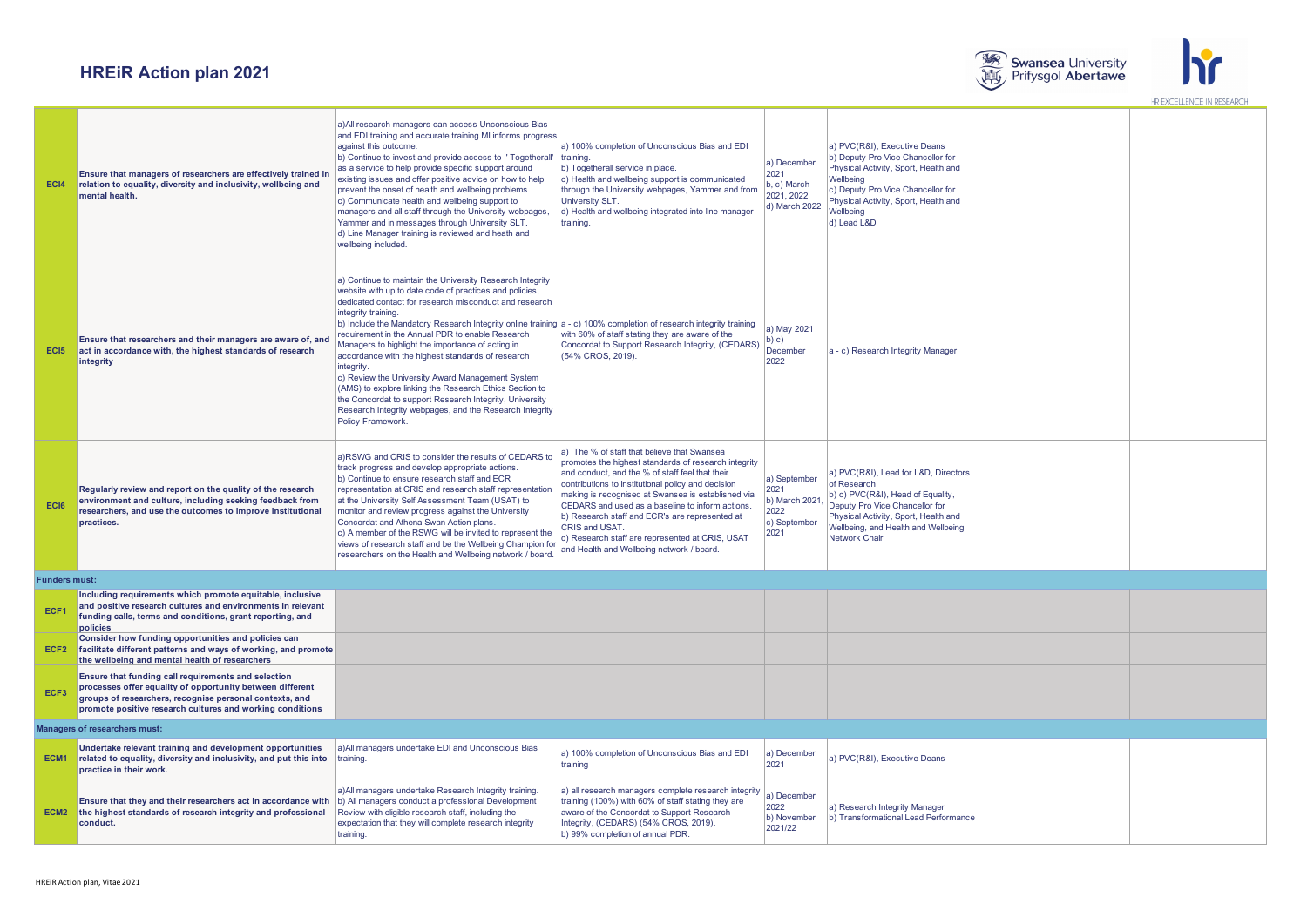



| ECM <sub>3</sub>  | Promote a healthy working environment that supports<br>researchers' wellbeing and mental health, including reporting<br>and addressing incidents of discrimination, bullying and<br>harassment, and poor research integrity.                                                                                                                 | a) Promote a healthy work environment through clear and<br>consistent messages about wellbeing and mental health<br>communicated via the University wellbeing pages and at<br>induction.                                                                                                                                                                                                           | a) 60% of research staff believe that Swansea<br>actively promotes the importance of health and<br>wellbeing amongst staff (53% CROS, 2019) and 85%<br>of research staff believe their institution is committed<br>to equality and diversity (comparison group 82%;<br>CROS. 2019).<br>b) Research staff and students demonstrate an<br>increased awareness of how to report bullying and<br>harassment as measured by the University Athena<br>Swan Survey (March 2022) | a) May 2021<br>b) March 2022                                   | a) L&D Manager, Lead for L&D, Deputy<br>PVC for Physical Activity, Sport, Health<br>and Wellbeing<br>b) Head of Equality                                                         |  |  |  |  |
|-------------------|----------------------------------------------------------------------------------------------------------------------------------------------------------------------------------------------------------------------------------------------------------------------------------------------------------------------------------------------|----------------------------------------------------------------------------------------------------------------------------------------------------------------------------------------------------------------------------------------------------------------------------------------------------------------------------------------------------------------------------------------------------|--------------------------------------------------------------------------------------------------------------------------------------------------------------------------------------------------------------------------------------------------------------------------------------------------------------------------------------------------------------------------------------------------------------------------------------------------------------------------|----------------------------------------------------------------|----------------------------------------------------------------------------------------------------------------------------------------------------------------------------------|--|--|--|--|
| ECM4              | Consider fully, in accordance with statutory rights and<br>institutional policies, flexible working requests and other<br>appropriate arrangements to support researchers.                                                                                                                                                                   | a) Ensure research staff are aware of flexible working<br>options and the flexible working policy is available on our<br>staff intranet pages.                                                                                                                                                                                                                                                     | a) Use CEDARS to establish % of research staff that<br>believe that Swansea treats them fairly in terms of<br>requests for flexible working (71% CROS, 2019) and<br>develop appropriate actions.                                                                                                                                                                                                                                                                         | a) May 2021                                                    | a) L&D Manager, Head of Equality                                                                                                                                                 |  |  |  |  |
| ECM <sub>5</sub>  | Engage with opportunities to contribute to policy<br>development aimed at creating a more positive research<br>environment and culture within their institution.                                                                                                                                                                             | a) Managers of research staff continue to engage with<br>opportunities to contribute to policy development aimed at<br>creating a more positive research environment and culture<br>within their institution.                                                                                                                                                                                      | a) Research manager/PI representation on CRIS,<br><b>JSAT and Health and Wellbeing network / board.</b>                                                                                                                                                                                                                                                                                                                                                                  | a) June 2022                                                   | a) PVC(R&I), Deputy Pro Vice<br>Chancellor for Physical Activity, Sport,<br><b>Health and Wellbeing</b>                                                                          |  |  |  |  |
|                   | <b>Researchers must:</b>                                                                                                                                                                                                                                                                                                                     |                                                                                                                                                                                                                                                                                                                                                                                                    |                                                                                                                                                                                                                                                                                                                                                                                                                                                                          |                                                                |                                                                                                                                                                                  |  |  |  |  |
| ECR1              | Actively contribute to the development and maintenance of a<br>supportive, fair and inclusive research culture and be a<br>supportive colleague, particularly to newer researchers and<br>students.                                                                                                                                          | a) All new researchers complete the EDI and<br>Unconscious Bias training.<br>b) All new research staff should attend the University<br>Induction Seminar or have access to our Induction video.<br>c) Research staff engage with University / Faculty<br>research events, e.g. interdisciplinary sandpit events.                                                                                   | a) 100% completion of EDI and UB training for new<br>research staff.<br>b) 100% new research staff attend the University<br>Induction Seminar.<br>c) Research staff engagement captured and<br>reported.                                                                                                                                                                                                                                                                 | a) December<br>2021<br>b) March 2021<br>c) March 2021,<br>2022 | a) PVC(R&I), Executive Deans<br>b) L&D Manager<br>c) Communications Officer (REIS)                                                                                               |  |  |  |  |
| ECR <sub>2</sub>  | Ensure they act in accordance with employer and funder<br>policies related to research integrity, and equality, diversity<br>and inclusivity.                                                                                                                                                                                                | a) All new researchers complete the EDI and<br>Unconscious Bias training.<br>b) All researchers complete the Research integrity<br>training.                                                                                                                                                                                                                                                       | a) 100% completion of EDI and UB training for new<br>researchers<br>b) 100% completion of research integrity training with (b) December<br>60% of staff stating they are aware of the Concordat 2022<br>to Support Research Integrity, (CEDARS) (54%<br>CROS, 2019).                                                                                                                                                                                                     | a) December<br>2021                                            | a) PVC(R&I), Executive Deans<br>b) Research Integrity Manager                                                                                                                    |  |  |  |  |
| ECR <sub>3</sub>  | Take positive action towards maintaining their wellbeing and<br>mental health.                                                                                                                                                                                                                                                               | a) Researchers will be sent information regarding the<br>range of support provided to them in this area and<br>information about wellbeing support is included in<br>University Induction.<br>b) Researchers will be encouraged to participate in the<br>Connect Project, aimed at promoting positive mental heath<br>in staff and students                                                        | a) b) 70% of researchers take positive action to<br>maintain wellbeing and mental health (CEDARS).                                                                                                                                                                                                                                                                                                                                                                       | a) May 2021                                                    | a) L&D Manager, Deputy PVC for<br>Physical Activity, Sport, Health and<br>Wellbeing<br>b) Connect Project Coordinator and<br><b>PGR Staff Connectors</b>                         |  |  |  |  |
|                   | a) Researchers contribute to a positive research environment<br>through representation at relevant University/Faculty<br>committees / working groups.<br>ECR4 b) Researchers respond to relevant surveys, e.g. CEDARS, to<br>ensure that a broad range of views are expressed<br>b) Consider joining, and engaging with relevant committees. | a) All new researchers complete the EDI and<br>Unconscious Bias training and are aware of the expected<br>standards of behaviour.<br>b) All researchers complete the Research Integrity training   ' cover shorts<br>(b) All researchers complete the Research Integrity training   ' 50% completion of research integrity training<br>and are aware of expected standards of research<br>conduct. | a) 100% completion of EDI and UB training for all new                                                                                                                                                                                                                                                                                                                                                                                                                    | a) December<br>2021<br>b) December<br>2022                     | a) PVC(R&I), Executive Deans<br>b) Research Integrity Manager                                                                                                                    |  |  |  |  |
| ECR5              | Consider opportunities to contribute to policy development<br>aimed at creating a more positive research environment and<br>culture within their institution.                                                                                                                                                                                | a) Researchers contribute to a positive research<br>environment through representation at relevant<br>University/Faculty committees / working groups<br>b) Researchers respond to relevant surveys, e.g.<br>CEDARS, to ensure that a broad range of views are<br>expressed.                                                                                                                        | a) Researcher representation on RSWG, CRIS,<br>USAT and Health and Wellbeing network / board.<br>b) 40% response rate in CEDARS 2021.                                                                                                                                                                                                                                                                                                                                    | a) March 2021,<br>2022<br>b) May 2021                          | a) b) L&D Manager, PVC(R&I), Head of<br>Equality, Deputy Pro Vice Chancellor<br>for Physical Activity, Sport, Health and<br>Wellbeing, and Health and Wellbeing<br>Network Chair |  |  |  |  |
| <b>Employment</b> |                                                                                                                                                                                                                                                                                                                                              |                                                                                                                                                                                                                                                                                                                                                                                                    |                                                                                                                                                                                                                                                                                                                                                                                                                                                                          |                                                                |                                                                                                                                                                                  |  |  |  |  |
|                   | <b>Institutions must:</b>                                                                                                                                                                                                                                                                                                                    |                                                                                                                                                                                                                                                                                                                                                                                                    |                                                                                                                                                                                                                                                                                                                                                                                                                                                                          |                                                                |                                                                                                                                                                                  |  |  |  |  |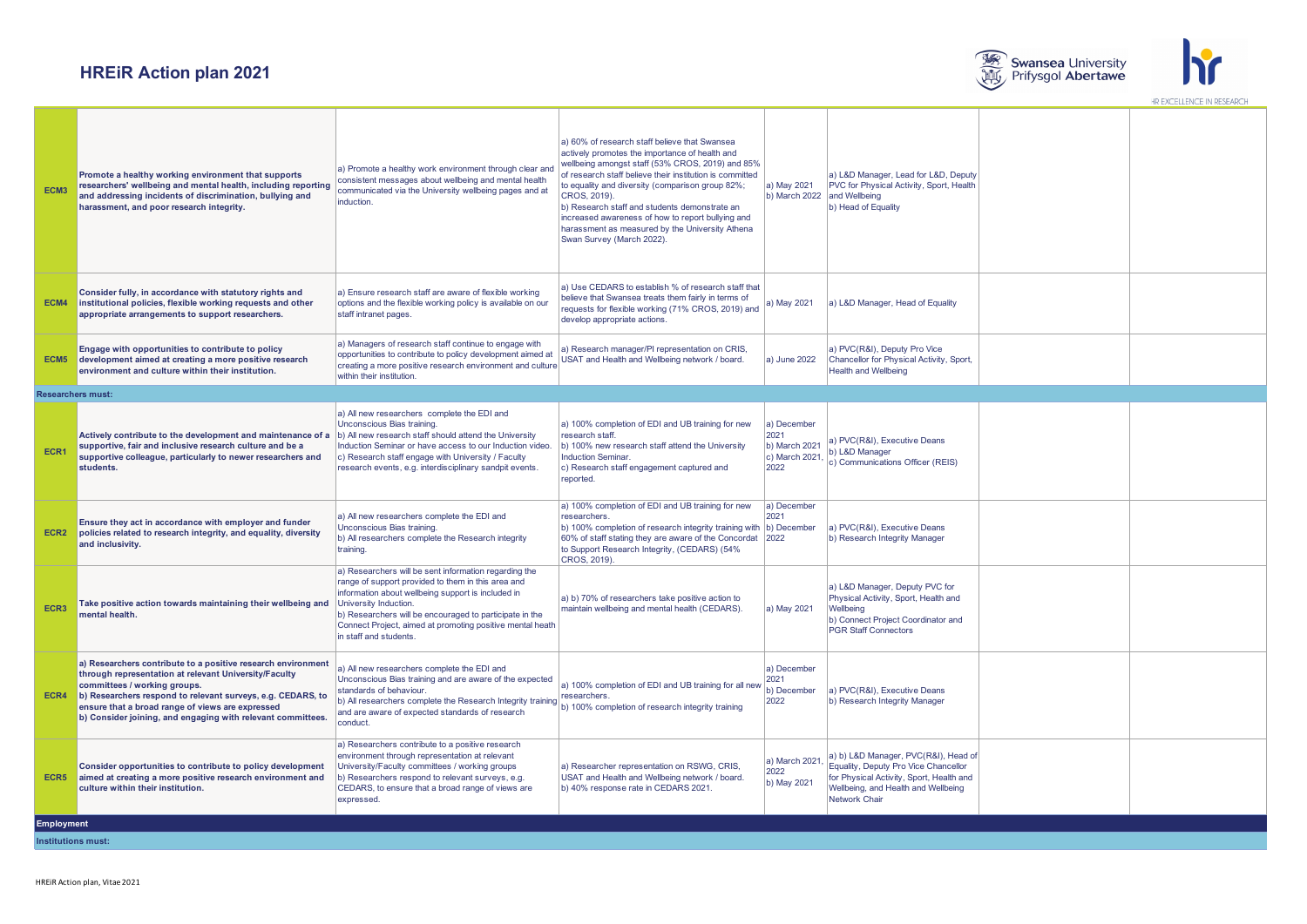



| <b>EI1</b>           | Ensure open, transparent and merit-based recruitment, which<br>attracts excellent researchers, using fair and inclusive<br>selection and appointment practices.                                                       | Continue to ensure a transparent, merit-based, fair and<br>inclusive recruitment process and practice.                                                                                                                                                                                                                                                                                                                                                     | a) The number of research staff that agree or<br>strongly agree that their recruitment, selection and<br>appointment at Swansea is greater than the<br>benchmark group (CEDARS) (compared to 60%,<br>CROS 2019).                                                                                                                                                              | a) May 2021                                                                                              | a) Head of HR Transformation and<br>Performance                                                                       |  |  |  |  |
|----------------------|-----------------------------------------------------------------------------------------------------------------------------------------------------------------------------------------------------------------------|------------------------------------------------------------------------------------------------------------------------------------------------------------------------------------------------------------------------------------------------------------------------------------------------------------------------------------------------------------------------------------------------------------------------------------------------------------|-------------------------------------------------------------------------------------------------------------------------------------------------------------------------------------------------------------------------------------------------------------------------------------------------------------------------------------------------------------------------------|----------------------------------------------------------------------------------------------------------|-----------------------------------------------------------------------------------------------------------------------|--|--|--|--|
| E12                  | Provide an effective induction, ensuring that researchers are<br>integrated into the community and are aware of policies and<br>practices relevant to their position.                                                 | a) Continue to evaluate research staff experience at every<br>University Induction.<br>b) Continue to provide access to short, online induction<br>events every month for remote working and part-time<br>researchers.<br>c) Continue to provide bespoke Welcome email for all new<br>research staff                                                                                                                                                       | (a) 80% of researchers are satisfied or very satisfied<br>with the quality of the University Induction.<br>(b) All eligible new research staff complete the<br>University induction within the first month of<br>employment.                                                                                                                                                  | a) February<br>2021<br>b) January<br>2022                                                                | a) b) L&D Manager                                                                                                     |  |  |  |  |
| EI3                  | Provide clear and transparent merit-based recognition, reward<br>and promotion pathways that recognise the full range of<br>researchers' contributions and the diversity of personal<br>circumstances                 | a) Establish working group to review recognition, reward<br>and promotion pathways in order to understand current<br>situation and agree in partnership with PVC-R what<br>outcomes we will develop and implement<br>b) Ensure that research staff promotion is clearly<br>communicated via our webpages<br>c) Establish baseline of researchers that believe<br>promotion pathways and processes at Swansea are clear<br>fair and inclusive (CEDARS)      | a) Working group established and actions agreed<br>b)Research staff are clear on the promotion criteria<br>and apply<br>c) Baseline of researchers that believe promotion<br>pathways and processes at Swansea are clear, fair<br>and inclusive is established via CEDARS                                                                                                     | a) January<br>2022<br>b) February<br>2021<br>c) May 2021                                                 | a - c)Head of HR Transformation and<br>Performance, Head of Employment<br><b>Relations and Reward</b>                 |  |  |  |  |
| E14                  | Provide effective line and project management training<br>opportunities for managers of researchers, heads of<br>department and equivalent.                                                                           | a) review line management training for managers of<br>researchers, heads of department and agree in<br>partnership with HR Director and PVC(R&I) what<br>outcomes we will develop and implement.<br>b) Between 2021 and 2023 ensure Project Management<br>training courses are available and being delivered to staff,<br>encouraging research staff to undertake them when they<br>are advertised.<br>I Engogo all now DCD cuporulasse in cuporulaion tra | a) Line manager a training for managers of<br>researchers and Heads of Department is reviewed<br>and revised training plan established.<br>b) A baseline of the number of research staff<br>undertaking internal Project Management training is<br>established to determine engagement.<br>c) 100% new to Swansea PGR supervisors receive<br>the training in a timely mannor. | a) c) March<br>2022<br>b) March 2021,<br><b>March 2022</b>                                               | a) Lead L&D<br>b) Associate Director PSPU, Strategic<br>Portfolio Management Office (SPMO)<br>c) Head of PGR Office   |  |  |  |  |
| EI <sub>5</sub>      | Ensure that excellent people management is championed<br>throughout the organisation and embedded in institutional<br>culture, through annual appraisals, transparent promotion<br>criteria, and workload allocation. | a)Continue to ensure research staff engagement in annual a) 99% PDR and interim PDR completion for all staff<br>and interim PDR's.                                                                                                                                                                                                                                                                                                                         | including research staff.                                                                                                                                                                                                                                                                                                                                                     | September-<br>November<br>2021/22<br>(Annual<br>Review)<br>March - May<br>2021/22<br>(interim<br>Review) | a) Transformational Lead Performance                                                                                  |  |  |  |  |
| <b>EI6</b>           | Seek to improve job security for researchers, for example<br>through more effective redeployment processes and greater<br>use of open-ended contracts, and report on progress.                                        | a) Establish working group to review fixed term and<br>redeployment MI for research staff by protected<br>characteristic in order to understand scale and themes,<br>and based on this agree what outcomes we will develop<br>and implement.                                                                                                                                                                                                               | a) Working group Implemented and actions agreed.                                                                                                                                                                                                                                                                                                                              | a) January<br>2022                                                                                       | a) Head of HR Business Partnering,<br>Head of HR Process Improvement,<br>Head of HR Transformation and<br>Performance |  |  |  |  |
| EI7                  | Consider researchers and their managers as key stakeholders<br>within the institution and provide them with formal<br>opportunities to engage with relevant organisational policy<br>and decision-making.             | a) Continue to review membership of University and<br>Faculty working groups to ensure researcher<br>representation on all research focussed committees.                                                                                                                                                                                                                                                                                                   | a) Researchers are key stakeholders and engage<br>with relevant University decision making at CRIS,<br>USAT and Health and Wellbeing network / board.                                                                                                                                                                                                                         | a) March 2021<br>2022                                                                                    | a) PVC(R&I), Deputy Pro Vice<br>Chancellor for Physical Activity, Sport,<br><b>Health and Wellbeing</b>               |  |  |  |  |
| <b>Funders must:</b> |                                                                                                                                                                                                                       |                                                                                                                                                                                                                                                                                                                                                                                                                                                            |                                                                                                                                                                                                                                                                                                                                                                               |                                                                                                          |                                                                                                                       |  |  |  |  |
| EF <sub>1</sub>      | Include requirements which support the improvement of<br>working conditions for researchers, in relevant funding calls,<br>terms and conditions, grant reporting, and policies                                        |                                                                                                                                                                                                                                                                                                                                                                                                                                                            |                                                                                                                                                                                                                                                                                                                                                                               |                                                                                                          |                                                                                                                       |  |  |  |  |
| EF <sub>2</sub>      | Review the impact of relevant funding call requirements on<br>researchers' employment, particularly in relation to career<br>progression and lack of job security                                                     |                                                                                                                                                                                                                                                                                                                                                                                                                                                            |                                                                                                                                                                                                                                                                                                                                                                               |                                                                                                          |                                                                                                                       |  |  |  |  |
| EF <sub>3</sub>      | Support institutions to develop policies and frameworks to<br>promote sustainable employment arrangements and enhance<br>job security, and provide opportunities for career progression                               |                                                                                                                                                                                                                                                                                                                                                                                                                                                            |                                                                                                                                                                                                                                                                                                                                                                               |                                                                                                          |                                                                                                                       |  |  |  |  |
| EF4                  | Consider the balance of their relevant funding streams in<br>providing access to research funding and its impact at all<br>career levels                                                                              |                                                                                                                                                                                                                                                                                                                                                                                                                                                            |                                                                                                                                                                                                                                                                                                                                                                               |                                                                                                          |                                                                                                                       |  |  |  |  |
|                      | Managers of researchers must:                                                                                                                                                                                         |                                                                                                                                                                                                                                                                                                                                                                                                                                                            |                                                                                                                                                                                                                                                                                                                                                                               |                                                                                                          |                                                                                                                       |  |  |  |  |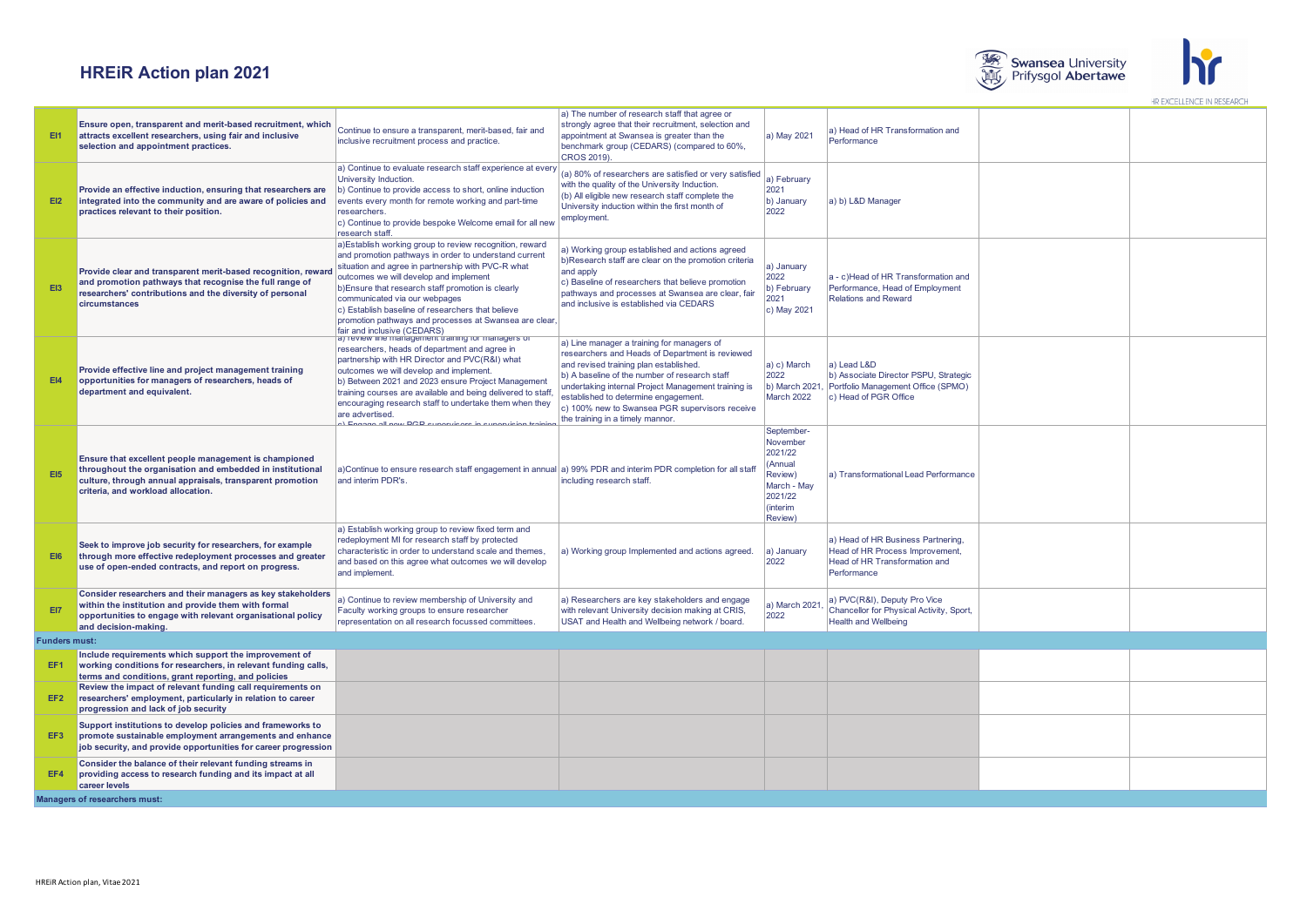



| EM <sub>1</sub> | Undertake relevant training and development opportunities<br>so that they can manage researchers effectively and fulfil their b) Formal training completed is captured using the<br>duty of care. | a) Managers are aware of the relevant training and<br>development opportunities available to them, undertaking<br>these as appropriate.<br>University People Records System (ABW) and this<br>information is shared annually with Faculty Leadership<br>Teams and at CRIS.                                                                                                                                                                                                             | a) Managers state that they are confident in their<br>ability to be inclusive, equitable and transparent in<br>recruitment practices (comparison group 82%<br>PIRLS, 2019) and manage the appraisal process<br>effectively (CEDARS), (comparison group 70%<br>PIRLS, 2019).<br>b) Training completed is captured and reviewed<br>annually with Faculty Leadership Teams and at<br>CRIS.                                                                                                                       | a) May 2021<br>b) E12March<br>2022                                                                                                                             | a) b)Lead L&D, L&D Manager                                                                                                                                                                                                                                                                                                                     |                    |  |  |  |  |  |  |  |  |  |
|-----------------|---------------------------------------------------------------------------------------------------------------------------------------------------------------------------------------------------|----------------------------------------------------------------------------------------------------------------------------------------------------------------------------------------------------------------------------------------------------------------------------------------------------------------------------------------------------------------------------------------------------------------------------------------------------------------------------------------|---------------------------------------------------------------------------------------------------------------------------------------------------------------------------------------------------------------------------------------------------------------------------------------------------------------------------------------------------------------------------------------------------------------------------------------------------------------------------------------------------------------|----------------------------------------------------------------------------------------------------------------------------------------------------------------|------------------------------------------------------------------------------------------------------------------------------------------------------------------------------------------------------------------------------------------------------------------------------------------------------------------------------------------------|--------------------|--|--|--|--|--|--|--|--|--|
| EM <sub>2</sub> | Familiarise themselves, and work in accordance with, relevan<br>employment legislation and codes of practice, institutional<br>policies, and the terms and conditions of grant funding.           | a) Raise awareness amongst Pls of the opportunity to<br>include in their grant proposals the appropriate funding to<br>support the promotion of the research staff, where<br>appropriate and eligible, working on the grant.                                                                                                                                                                                                                                                           | a) Promotion criteria included at grant writing stage;<br>land<br>b) Number of research staff applying for promotion<br>monitored and reviewed by gender, race and grade.                                                                                                                                                                                                                                                                                                                                     | a) b) January<br>2022                                                                                                                                          | a) Head of Transformation and<br>Performance, Associate Director REIS<br>b) Head of Transformation and<br>Performance                                                                                                                                                                                                                          |                    |  |  |  |  |  |  |  |  |  |
| EM <sub>3</sub> | Commit to, and evidence, the inclusive, equitable and<br>transparent recruitment, promotion and reward of<br>researchers.                                                                         | a) Managers must ensure that they have completed<br>Unconscious Bias and EDI training to ensure a fair<br>recruitment process for researchers.<br>b) Managers are familiar with the research staff promotion<br>criteria in order to advise researchers regarding career<br>progression and promotion.                                                                                                                                                                                 | a) 100% completion of Unconscious Bias and EDI<br>training.<br>b) Number of research staff applying for promotion is (b) September<br>monitored and reviewed by gender, race and grade.                                                                                                                                                                                                                                                                                                                       | a) December<br>2021<br>2021                                                                                                                                    | a)Head of Equality<br>b) Head of Transformation and<br>Performance                                                                                                                                                                                                                                                                             |                    |  |  |  |  |  |  |  |  |  |
| EM4             | Actively engage in regular constructive performance<br>management with their researchers.                                                                                                         | a) Research managers have professional development<br>discussions and reviews at least twice a year.<br>b) Scope a feedback mechanism that would include<br>research staff not currently included in 360 or professional<br>services values feedback.<br>c) Pls / research mangers are aware of the development<br>opportunities and resources available for staff to develop<br>their skills and knowledge.<br>d) 'Managers Hub' resource in place to support University<br>managers. | a) Continue to achieve 99% engagement in the PDR<br>process.<br>b) Research staff participation in formal feedback<br>mechanisms is reviewed and actions agreed as part<br>of the University Transformational Programme<br>Outcomes on 'one University' values and culture.<br>c) Development opportunities and resources<br>available for research staff to develop their skills and<br>knowledge in place and communicated.<br>d) University Mangers are aware of, and use, the<br>'Managers Hub' resource. | a) September-<br>November<br>2021/22<br>(Annual<br>Review),<br>March - May<br>2021/22<br>(interim<br>Review)<br>b) March 2022<br>c) March 2022<br>d) July 2021 | a) Head of Transformation and<br>Performance<br>b) L&D Lead<br>c) L&D Manager, Communications<br>Officer (REIS)<br>d) Lead L&D                                                                                                                                                                                                                 |                    |  |  |  |  |  |  |  |  |  |
| EM <sub>5</sub> | Engage with opportunities to contribute to relevant policy<br>development within their institution.                                                                                               | a) Managers of researchers continue to engage and<br>contribute to relevant policy development.                                                                                                                                                                                                                                                                                                                                                                                        | a) Research manager/PI representation on CRIS,<br>USAT and Health and Wellbeing network / board.                                                                                                                                                                                                                                                                                                                                                                                                              | a) May 2022                                                                                                                                                    | a) PVC(R&I) Deputy Pro Vice<br>Chancellor for Physical Activity, Sport,<br><b>Health and Wellbeing</b>                                                                                                                                                                                                                                         |                    |  |  |  |  |  |  |  |  |  |
|                 | <b>Researchers must:</b>                                                                                                                                                                          |                                                                                                                                                                                                                                                                                                                                                                                                                                                                                        |                                                                                                                                                                                                                                                                                                                                                                                                                                                                                                               |                                                                                                                                                                |                                                                                                                                                                                                                                                                                                                                                |                    |  |  |  |  |  |  |  |  |  |
| ER <sub>1</sub> | Ensure that they work in accordance with, institutional<br>policies, procedures and employment legislation, as well as<br>the requirements of their funder.                                       | a) All research staff complete mandatory training and;<br>Work within the requirements of their funder                                                                                                                                                                                                                                                                                                                                                                                 | a) All new research staff complete Institutional<br>induction and mandatory training, including research<br>integrity.<br>b) Specific Funding requirements advice provided by 2022<br>Research Development Officers (REIS) via<br>College/School Research Hubs and the number of<br>Researchers attend engagement events including<br>Funder visits/presentations is monitored.                                                                                                                               | a) December<br>b) March 2022                                                                                                                                   | a) L&D Manager, Research Integrity<br>Manager, Head of Equality, Information<br>Compliance Manager, Head of Legal &<br>Compliance Services, Information<br>Security Manager, Learning<br>Development & Information Manager<br>(Health & Safety)<br>b) Deputy Head Research<br>Development and Senior Research<br>Development Bid Writer (REIS) |                    |  |  |  |  |  |  |  |  |  |
| ER <sub>2</sub> | Understand their reporting obligations and responsibilities.                                                                                                                                      | a) Reporting obligations and responsibilities are included in $ a\rangle$ Researchers are aware of their reporting<br>induction for research staff and on University research<br>webpages                                                                                                                                                                                                                                                                                              | obligations and all new research staff engage with<br>induction.                                                                                                                                                                                                                                                                                                                                                                                                                                              | a) June 2022                                                                                                                                                   | a) L&D manager                                                                                                                                                                                                                                                                                                                                 |                    |  |  |  |  |  |  |  |  |  |
| ER <sub>3</sub> | Positively engage with performance management discussions a) All research staff participate in a Professional<br>and reviews with their managers.                                                 | Development Review with their managers.                                                                                                                                                                                                                                                                                                                                                                                                                                                | a) 99% completion of annual and interim PDR's                                                                                                                                                                                                                                                                                                                                                                                                                                                                 | a) Annual PDR<br>September<br>2021-<br>November<br>2021:<br><b>Interim PDR</b><br>March 2021-<br><b>May 2021</b>                                               | a) Transformational Lead Performance                                                                                                                                                                                                                                                                                                           |                    |  |  |  |  |  |  |  |  |  |
| FR4             | Recognise and act on their role as key stakeholders within<br>their institution and the wider academic community.                                                                                 | a) Researchers contribute as key stakeholders through<br>representation at relevant University/Faculty committees<br>working groups.<br>b) Researchers respond to relevant surveys, e.g.<br>CEDARS, to ensure that a broad range of views are<br>expressed.                                                                                                                                                                                                                            | a) Researcher representation on RSWG, CRIS,<br>USAT and Health and Wellbeing network / board.<br>b) 40% response rate in CEDARS 2021.                                                                                                                                                                                                                                                                                                                                                                         | a) March 2021,<br>2022<br>b) May 2021                                                                                                                          | a) L&D Manager, PVC(R&I), Head of<br>Equality, Deputy Pro Vice Chancellor<br>for Physical Activity, Sport, Health and<br>Wellbeing, and Health and Wellbeing<br>Network Chair<br>b) L&D Manager                                                                                                                                                |                    |  |  |  |  |  |  |  |  |  |
|                 | <b>Professional and Career Development</b>                                                                                                                                                        |                                                                                                                                                                                                                                                                                                                                                                                                                                                                                        |                                                                                                                                                                                                                                                                                                                                                                                                                                                                                                               |                                                                                                                                                                |                                                                                                                                                                                                                                                                                                                                                |                    |  |  |  |  |  |  |  |  |  |
|                 |                                                                                                                                                                                                   |                                                                                                                                                                                                                                                                                                                                                                                                                                                                                        |                                                                                                                                                                                                                                                                                                                                                                                                                                                                                                               |                                                                                                                                                                |                                                                                                                                                                                                                                                                                                                                                | Institutions must: |  |  |  |  |  |  |  |  |  |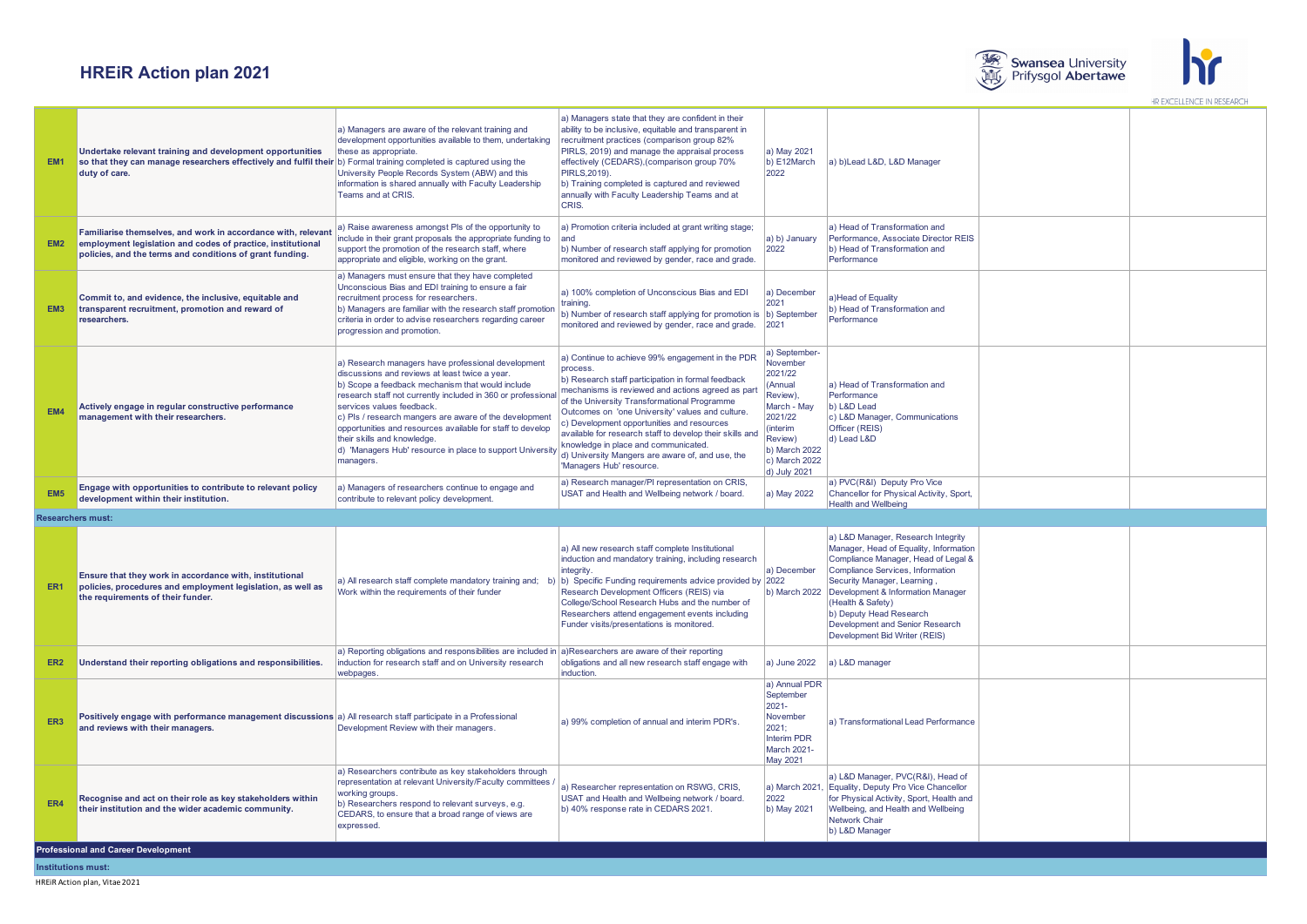



| PCD <sub>11</sub>    | Provide opportunities, structured support, encouragement<br>and time for researchers to engage in a minimum of 10 days<br>professional development pro rata per year, recognising that<br>researchers will pursue careers across a wide range of<br>employment sectors.                                                           | a) Develop through consultation with relevant research<br>groups and Faculties University Guidance regarding the<br>implementation and the broad range of activity that can be<br>included within 10 days professional development.<br>b) Scope a process within the PDR system to capture<br>what professional development research staff have<br>accessed.<br>c) Ensure managers of research staff are able to review<br>the training record of their direct reports.<br>d) Develop and implement a Faculty specific dashboard<br>on completion of statutory and essential training by<br>research staff by protected characteristic. | a) Produce a checklist of professional development<br>activities to be used by line managers in their<br>professional development discussions.<br>b) Process within the PDR system is scoped in order<br>to enable capture of what professional development<br>research staff have engaged in, and<br>recommendations for University implementation<br>made.<br>c) Managers of research staff are able to review the<br>training record of their direct reports.<br>d) Phase 1 and 2 of a Faculty People dashboard<br>completed. | a) July 2021<br>b) January<br>2022<br>c) April 2021<br>d) March 2021,<br><b>March 2022</b>                                           | a) L&D Manager<br>b) Transformational Lead Performance<br>c) L&D Manager<br>d) Head of Transformation and<br>Performance |  |
|----------------------|-----------------------------------------------------------------------------------------------------------------------------------------------------------------------------------------------------------------------------------------------------------------------------------------------------------------------------------|-----------------------------------------------------------------------------------------------------------------------------------------------------------------------------------------------------------------------------------------------------------------------------------------------------------------------------------------------------------------------------------------------------------------------------------------------------------------------------------------------------------------------------------------------------------------------------------------------------------------------------------------|----------------------------------------------------------------------------------------------------------------------------------------------------------------------------------------------------------------------------------------------------------------------------------------------------------------------------------------------------------------------------------------------------------------------------------------------------------------------------------------------------------------------------------|--------------------------------------------------------------------------------------------------------------------------------------|--------------------------------------------------------------------------------------------------------------------------|--|
|                      | Provide training, structured support, and time for managers<br><b>PCDI2</b> to engage in meaningful career development reviews with<br>their researchers.                                                                                                                                                                         | a) Develop supporting resources to enable managers to<br>engage in meaningful development reviews                                                                                                                                                                                                                                                                                                                                                                                                                                                                                                                                       | a) Resources are available for research managers<br>b) 99% colleagues engage in the PDR process.                                                                                                                                                                                                                                                                                                                                                                                                                                 | a) September<br>2021<br>b) September-<br>November<br>2021/22<br>(Annual<br>Review).<br>March - Mav<br>2021/22<br>(interim<br>Review) | a) L&D Manager<br>b) Transformational Lead Performance                                                                   |  |
| PCD <sub>13</sub>    | Ensure that researchers have access to professional advice<br>on career management, across a breadth of careers.                                                                                                                                                                                                                  | a) Review current situation and options available for<br>researchers in accessing professional advice on career<br>management across a breadth of careers.                                                                                                                                                                                                                                                                                                                                                                                                                                                                              | a) Baseline of research staff that agree they are<br>encouraged to engage in personal and career<br>development established and used to inform review<br>(CEDARS, 2021).                                                                                                                                                                                                                                                                                                                                                         | a) December<br>2022                                                                                                                  | a) Associate Director REIS, Head of<br>SEA, Communications Officer (REIS)                                                |  |
| PCD <sub>14</sub>    | Provide researchers with opportunities, and time, to develop<br>their research identity and broader leadership skills.                                                                                                                                                                                                            | a) Communicate fellowships that are available for staff and applications from research staff monitored.<br>encourage staff to apply.<br>b) Continue to commit budget to and encourage staff to<br>engage with Welsh Crucible.                                                                                                                                                                                                                                                                                                                                                                                                           | a) Fellowship Information Sessions delivered and<br>b) 100% eligible researchers are aware of the<br>opportunity to develop their research identity and<br>broader leadership skills through Welsh Crucible and (b) March 2022<br>the profile of successful applicants monitored.                                                                                                                                                                                                                                                | a) January<br>2022                                                                                                                   | a) Deputy Head of Research<br>Development and Senior Research<br>Development Bid Writer<br>b) Lead L&D                   |  |
| PCD <sub>15</sub>    | Recognise that moving between, and working across,<br>employment sectors can bring benefits to research and<br>researchers, and support opportunities for researchers to<br>experience this.                                                                                                                                      | a) Revise the University exit survey to include a specific<br>category for research staff to capture information on why<br>the individual is leaving the University and what their<br>destination is.<br>b) Use this information to inform next steps.                                                                                                                                                                                                                                                                                                                                                                                  | a) Research staff reasons for leaving the University<br>and their career destination are captured via the<br>University Exit Survey.<br>b) Data informs support opportunities for<br>researchers.                                                                                                                                                                                                                                                                                                                                | a) December<br>2021<br>b) December<br>2022                                                                                           | a) Head of Equality<br>b) L&D Manger                                                                                     |  |
| PCD <sub>16</sub>    | Monitor, and report on, the engagement of researchers and<br>their managers with professional development activities, and<br>researcher career development reviews.                                                                                                                                                               | a) Monitor and report on research staff uptake of training<br>and completion of professional development reviews.                                                                                                                                                                                                                                                                                                                                                                                                                                                                                                                       | a) Annual training and development report distributed a) January<br>to RSWG/CRIS.                                                                                                                                                                                                                                                                                                                                                                                                                                                | 2022                                                                                                                                 | a) L&D Lead, Communications Officer<br>(REIS)                                                                            |  |
| <b>Funders must:</b> |                                                                                                                                                                                                                                                                                                                                   |                                                                                                                                                                                                                                                                                                                                                                                                                                                                                                                                                                                                                                         |                                                                                                                                                                                                                                                                                                                                                                                                                                                                                                                                  |                                                                                                                                      |                                                                                                                          |  |
| PCDF1                | Incorporate specific professional development requirements<br>in relevant funding calls, terms and conditions, grant<br>reporting, and policies. This should include researchers'<br>engagement in a minimum of 10 days' professional<br>development pro rata per year, and evidence of effective<br>career development planning. |                                                                                                                                                                                                                                                                                                                                                                                                                                                                                                                                                                                                                                         |                                                                                                                                                                                                                                                                                                                                                                                                                                                                                                                                  |                                                                                                                                      |                                                                                                                          |  |
| PCDF <sub>2</sub>    | Embed the Concordat Principles and researcher development<br>into research assessment strategies and processes.                                                                                                                                                                                                                   |                                                                                                                                                                                                                                                                                                                                                                                                                                                                                                                                                                                                                                         |                                                                                                                                                                                                                                                                                                                                                                                                                                                                                                                                  |                                                                                                                                      |                                                                                                                          |  |
| PCDF <sub>3</sub>    | Acknowledge that a large proportion of the researchers they<br>fund will move on to careers beyond academia, and consider<br>how they can encourage and support this within their<br>remit.B86                                                                                                                                    |                                                                                                                                                                                                                                                                                                                                                                                                                                                                                                                                                                                                                                         |                                                                                                                                                                                                                                                                                                                                                                                                                                                                                                                                  |                                                                                                                                      |                                                                                                                          |  |
|                      | Managers of researchers must:                                                                                                                                                                                                                                                                                                     |                                                                                                                                                                                                                                                                                                                                                                                                                                                                                                                                                                                                                                         |                                                                                                                                                                                                                                                                                                                                                                                                                                                                                                                                  |                                                                                                                                      |                                                                                                                          |  |
|                      | Engage in regular career development discussions with their<br><b>PCDM1</b> researchers, including holding a career development review at Review with researchers and discuss their professional<br>least annually.                                                                                                               | a) All managers conduct a Professional Development<br>and career development as part of this process.                                                                                                                                                                                                                                                                                                                                                                                                                                                                                                                                   | a) 99% PDR and interim PDR completion for all staff<br>including research staff                                                                                                                                                                                                                                                                                                                                                                                                                                                  | a) Annual PDR<br>September<br>$2021 -$<br>November<br>2021:interim<br><b>PDR</b> March<br>2021-May 2021                              | a) Transformational Lead Performance                                                                                     |  |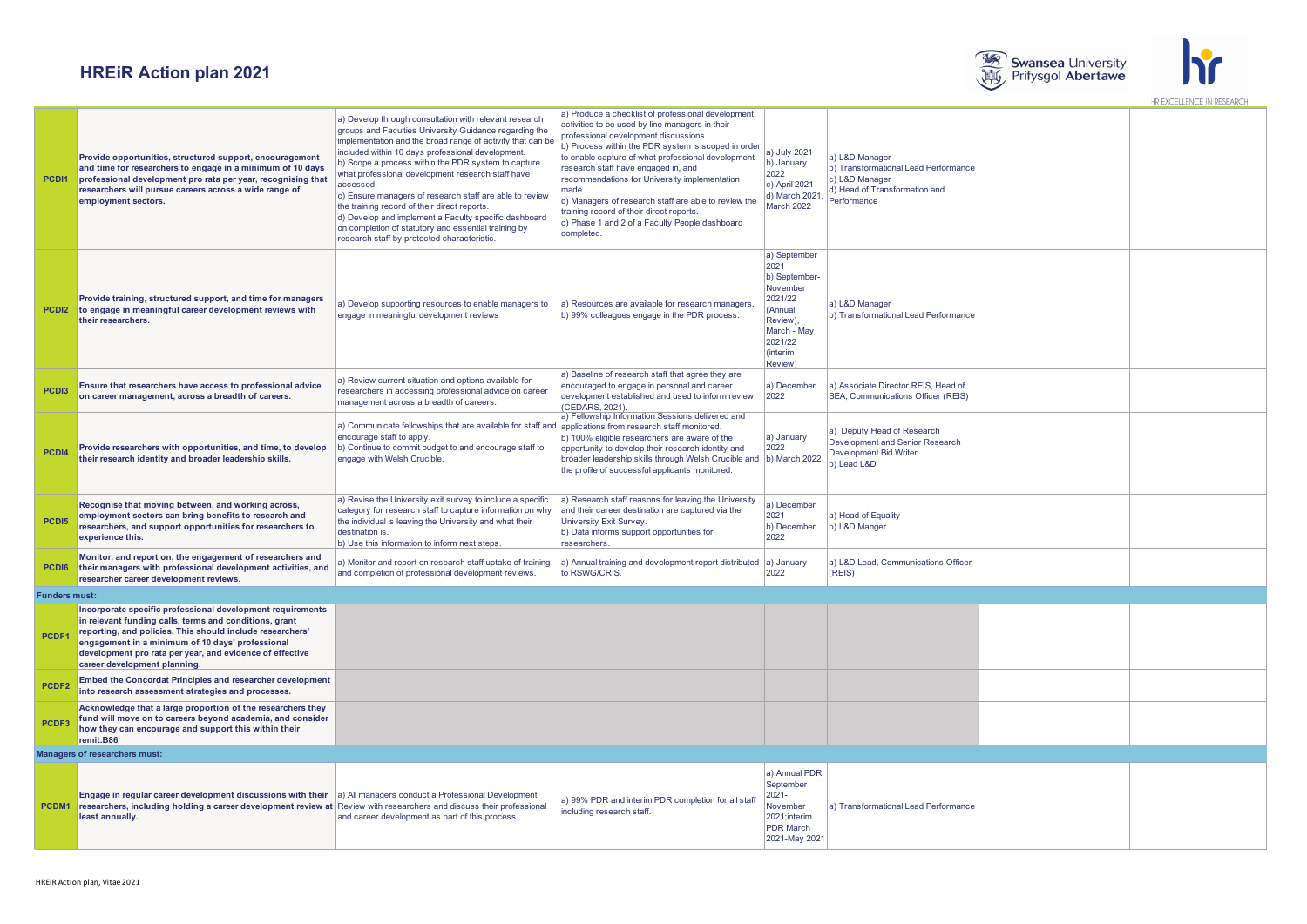



|       | Support researchers in exploring and preparing for a diversity<br><b>PCDM2</b> of careers, for example, through the use of mentors and<br>careers professionals, training, and secondments.                                                                                                   | a) Ensure that managers are aware of the opportunities<br>available in the University and externally.<br>b) monitor uptake of Research Staff at Development<br>Events.                                               | a) Baseline of research staff that agree they are<br>encouraged to engage in personal and career<br>development established (CEDARS, 2021) and<br>informs training provision.<br>b) Research staff attendance at University<br>development events is monitored and communicated.                                                                                                                                                                                                                                         | a) May 2021<br>b) March 2022                                                                                 | a) b) L&D Manager, Lead L&D,<br>Communications Officer (REIS)                                         |  |
|-------|-----------------------------------------------------------------------------------------------------------------------------------------------------------------------------------------------------------------------------------------------------------------------------------------------|----------------------------------------------------------------------------------------------------------------------------------------------------------------------------------------------------------------------|--------------------------------------------------------------------------------------------------------------------------------------------------------------------------------------------------------------------------------------------------------------------------------------------------------------------------------------------------------------------------------------------------------------------------------------------------------------------------------------------------------------------------|--------------------------------------------------------------------------------------------------------------|-------------------------------------------------------------------------------------------------------|--|
| PCDM3 | Allocate a minimum of 10 days pro rata, per year, for their<br>researchers to engage with professional development,<br>supporting researchers to balance the delivery of their<br>research and their own professional development.                                                            | a) Identify a wide range of development that researchers<br>can engage with in line with 10 days development pro<br>rate, per year.<br>b) Managers to ensure that part-time researchers can<br>also access training. | a) Baseline of days spent on training and other<br>continuing professional development activities for<br>research staff established (CEDARS, 2021).<br>b) Online research seminar series for researchers<br>implemented, including bite-sized videos enabling a<br>bank of training resources that the researcher<br>community can access at all times                                                                                                                                                                   | a) May 2021<br>b) July 2021                                                                                  | a) Lead L&D, Communications Officer<br>(REIS)                                                         |  |
|       | Identify opportunities, and allow time (in addition to the 10<br>days professional development allowance), for their<br><b>PCDM4</b> researchers to develop their research identity and broader<br>leadership skills, and provide appropriate credit and<br>recognition for their endeavours. | a) Identify a wide range of development that researchers<br>can engage with to ensure that researchers undertake a<br>minimum of 10 days development.                                                                | a) Baseline of days spent on training and other<br>continuing professional development activities for<br>research staff established (CEDARS, 2021).<br>b) Researchers identify and agree with line managers b) September<br>activities to develop their research identity and skills<br>as part of their annual professional development<br>review with 99% PDR and interim PDR completion for c) January<br>all staff including research staff.<br>c) Monitor attendance of research staff at<br>tayalanmant activities | a) May 2021<br>November<br>2022<br>2022                                                                      | a) c) L&D Manager, Lead L&D,<br>Communications Officer (REIS)<br>b) Transformational Lead Performance |  |
|       | Engage in leadership and management training to enhance<br><b>PCDM5</b> their personal effectiveness, and to promote a positive<br>attitude to professional development.                                                                                                                      | a) Research managers engage with leadership<br>development in order to improve their skills as research<br>leaders.                                                                                                  | a) Line management development for managers of<br>researchers, heads of department is reviewed and<br>actions agreed in partnership with HR Director and<br>PVC(R&I).                                                                                                                                                                                                                                                                                                                                                    |                                                                                                              | a) March 2022 a) L&D Manager, Lead L&D                                                                |  |
|       | <b>Researchers must:</b>                                                                                                                                                                                                                                                                      |                                                                                                                                                                                                                      |                                                                                                                                                                                                                                                                                                                                                                                                                                                                                                                          |                                                                                                              |                                                                                                       |  |
| PCDR1 | Take ownership of their career, identifying opportunities to<br>work towards career goals, including engaging in a minimum<br>of 10 days professional development pro rata per year.                                                                                                          | a) Use and engage with the PDR process to reflect on<br>progress towards their career goals and identify<br>development opportunities to support their career<br>development.                                        | a) Baseline of days spent on training and other<br>continuing professional development activities for<br>research staff established (CEDARS, 2021).<br>b) Researchers identify and agree with line managers b) September<br>activities to develop their research identity and skills<br>as part of their annual professional development<br>review with 99% PDR and interim PDR completion for<br>all staff including research staff.                                                                                    | a) May 2021<br>November<br>2022                                                                              | a) L&D Manager<br>b) L&D Manager, Transformational<br><b>Lead Performance</b>                         |  |
|       | Explore and prepare for a range of employment options<br>PCDR2 across different sectors, such as by making use of mentors,<br>careers professionals, training and secondments.                                                                                                                | a) Research staff engage with the range of development<br>opportunities on offer.                                                                                                                                    | a) Baseline of days spent on training and other<br>continuing professional development activities for<br>research staff established (CEDARS, 2021).<br>b) Baseline of research staff who have been<br>mentored, or would like to established (CEDARS,<br>2021) and data used to inform University mentoring<br>for research staff approach.<br>c) Research staff attendance at University<br>development events is monitored and communicated.                                                                           | a) May 2021<br>b) May 2021<br>c) March 2022                                                                  | a) b) c) L&D Manager<br>c) Lead L&D, Communications Officer<br>(REIS)                                 |  |
|       | Maintain an up-to-date professional career development plan<br><b>PCDR3</b> and build a portfolio of evidence demonstrating their<br>experience, that can be used to support job applications.                                                                                                | a) Resources are made available to support research<br>staff in maintaining an up-to-date professional career<br>development plan that can be used to support job<br>applications.                                   | a) Baseline % of research staff who state they have<br>an up to date professional career development plan<br>established (CEDARS, 2021); and<br>b) Used to inform resources made available to<br>support research staff.                                                                                                                                                                                                                                                                                                 | a) May 2021<br>b) December<br>2022                                                                           | a ) b) L&D Manager<br>b) Associate Director REIS, Head of<br>SEA, Communications Officer (REIS)       |  |
| PCDR4 | Positively engage in career development reviews with their<br>managers.                                                                                                                                                                                                                       | a) Researchers to engage in career development<br>conversations as part of their professional development<br>review.                                                                                                 | a) 99% research staff participation in PDR.                                                                                                                                                                                                                                                                                                                                                                                                                                                                              | a) September-<br>November<br>2021/22<br>(Annual<br>Review),<br>March - May<br>2021/22<br>(interim<br>Review) | a) Transformational Lead Performance                                                                  |  |
| PCDR5 | Seek out, and engage with, opportunities to develop their<br>research identity and broader leadership skills.                                                                                                                                                                                 | a) Researchers identify opportunities to build their profile,<br>for example outreach, event and conference organisation,<br>support for the student experience, PGR mentoring, etc.                                 | a) Baseline % of research staff who state they have<br>engaged with these opportunities established<br>(CEDARS, 2021) and;<br>b) Attendance at University development events is<br>monitored and communicated.                                                                                                                                                                                                                                                                                                           | a) May 2021                                                                                                  | a) b) L&D Manager<br>b) March 2022  b) Communications Officer (REIS)                                  |  |